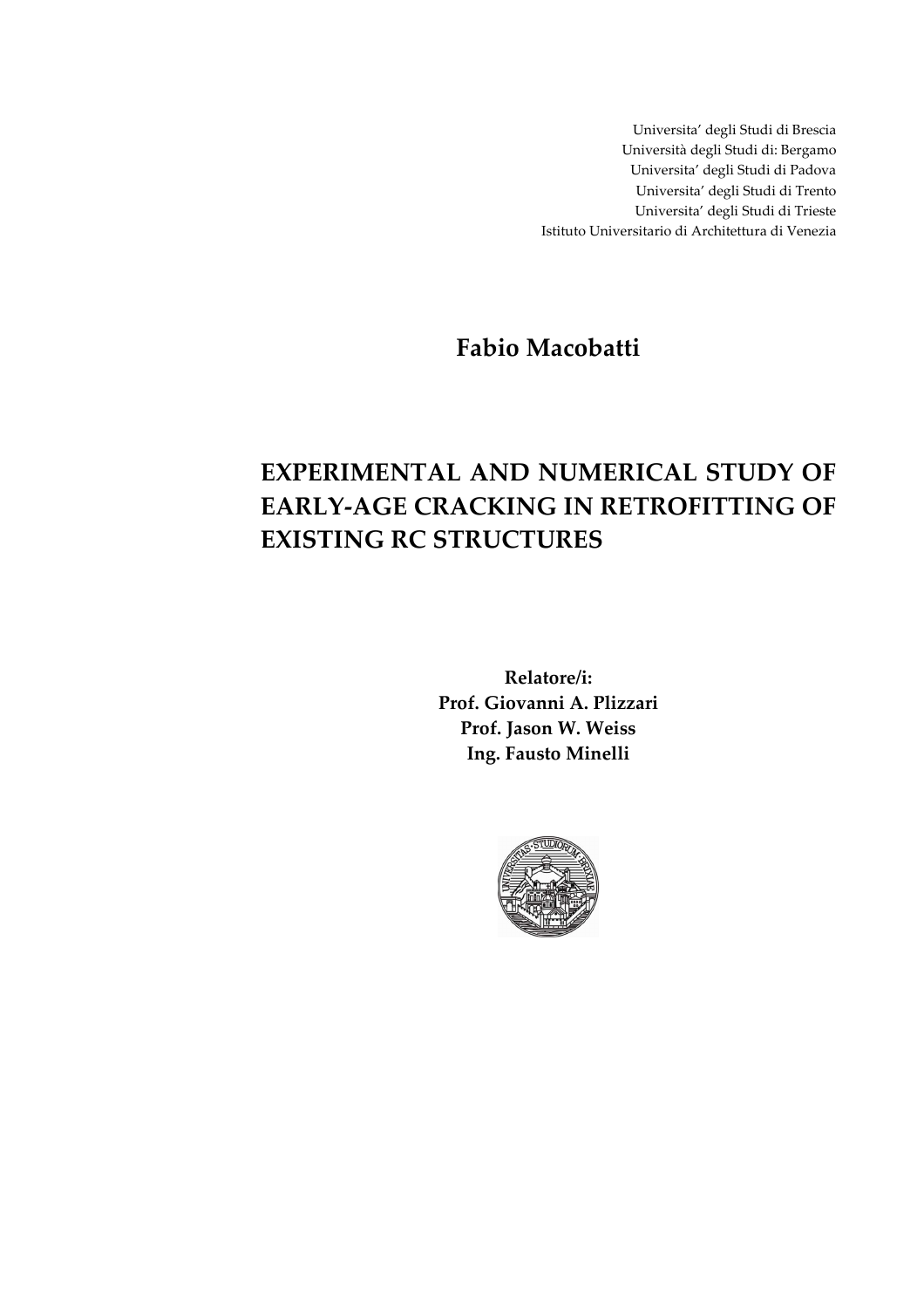## UNIVERSITA' DEGLI STUDI DI BRESCIA Dottorato di ricerca in Recupero di Edifici Storici e Contemporanei XXVII ciclo

### UNIVERSITY OF BRESCIA

PhD Program in "Structural Rehabilitation of Historical and Modern Buildings" XXVII cycle

Prof. Giovanni Plizzari (Coordinator)

PhD defense: April 1st, 2015

Dissertation defense board members: Prof.ssa Dina D'Ayala, University College of London Prof.ssa Lidia La Mendola, University of Palermo Prof. Natalino Gattesco, University of Trieste

*Author: Fabio Macobatti Title: Experimental and numerical study of early-age cracking in retrofitting of existing RC structures* 

*All rights reserved*  © 2015 *Fabio Macobatti*

*All rights reserved. No part of this publication may be reproduced or transmitted, in any form or by any means, without the prior written permission of the Editors.*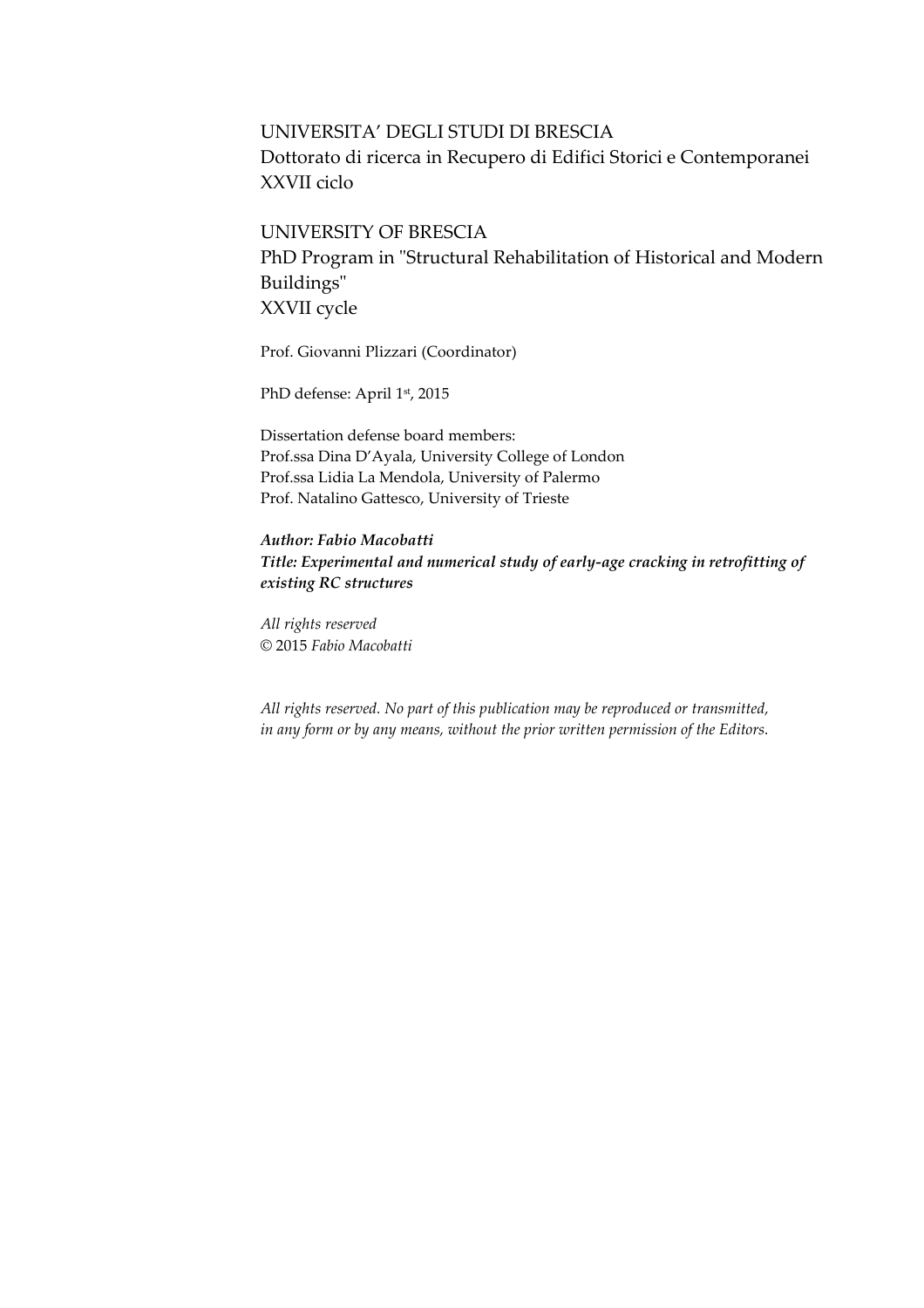#### **SYNOPSIS**

One of the main problem for existing Reinforced Concrete (RC) structures and infrastructures, in special case the piers of bridge, is the absence or the poor resistance to seismic actions due to the lack of knowledge of this topic during the design in past years. If the deterioration due to the environmental condition or the aging of materials (e.g., spalling) is added to at this problem, it is necessary to repair or strengthening the existing RC structure, so that it is possible to increase its service life.

During the last years, some different techniques of strengthening have been developed such as, for example, the jacketing made with reinforced concrete. This technique consists in a new layer of concrete added around the existing pier; thanks to development of High Performance Concrete (HPC) is possible to remove, or at least to decrease, the traditional steel reinforcement and to cast jacketing with a reduced thickness. A small thickness with HPC for the jacketing is an advantage because it reduces the added weight (and thus the seismic load) to the existing structure and gives greater protection, which these materials can offer thanks to their low porosity. The retrofitting of existing piers with jacketing made in High Performance Concrete (HPC) is one of the most convenient techniques because the impact of works on the traffic and costs are lower than other solutions. In fact the jacketing can be applied around existing piers without closing the deck of bridge.

The main disadvantage is due to high risk of early age cracking (≤ 3 days) due to restrained shrinkage that could reduce the effect of the jacketing, or better could lead to a reduction of the ultimate strength and the service life of pier. In High Performance Concrete the early age cracking is related to high rate of shrinkage (at 28 days the rate of shrinkage could reach 800-1000  $\mu$ m/m); this is not a problem for the concrete free to shrink, while, in the restrained element, tensile stresses are generated into the element and when the stresses are greater than the tensile strength the first cracks appear. The use of Fiber Reinforced Concrete (FRC) allows controlling the crack opening. Usually in these materials it is possible to observe a diffused microcracking instead of large macro-cracking as for plain concrete. A possible solution for reducing the rate of shrinkage consists in using the Internal Curing (IC). Internal curing is defined as supplying water throughout a freshly placed cementitious mixture using reservoirs, via pre-wetted Lightweight Aggregates (LWA), that readily release water as needed for hydration or to replace moisture lost through evaporation or self-desiccation. Thanks to casual dispersion of LWA the water released into the element is more uniform than the water penetrated during the external curing; in this last technique the external surface is wetted, so that the difference between external and internal curing in the first case allows the water only to penetrate several millimeters into low water to cement ratio concrete, whereas internal curing enables the water to be distributed more equally across the cross section. Another advantage due to use the LWA is that specific gravity of concrete with IC is lower than plain concrete and so when this material is used to repair or strengthening the new weight added to the existing structure is lower than same intervention made with normal concrete.

Taking into account the advantages and disadvantages of the use of HPC and IC, the high performance concrete with internal curing for retrofitting is studied in this thesis. An experimental campaign is carried out with the goal to compare a traditional concrete C40 and a high performance concrete C80. For each material were casted and tested plain concrete specimens, specimens with hybrid fibers and in the end specimens with hybrid fibers and internal curing. The use of concrete with hybrid fibers and internal curing may lead an increase of service life of existing structure because the protection offered to the existing element by new layer is greater thanks to lower probability of cracking; in addition the new weight added due to the new layer is lower than same layer made with traditional concrete, because a part of sand of traditional mix design is replaced with lightweight aggregate. Known the experimental results the numerical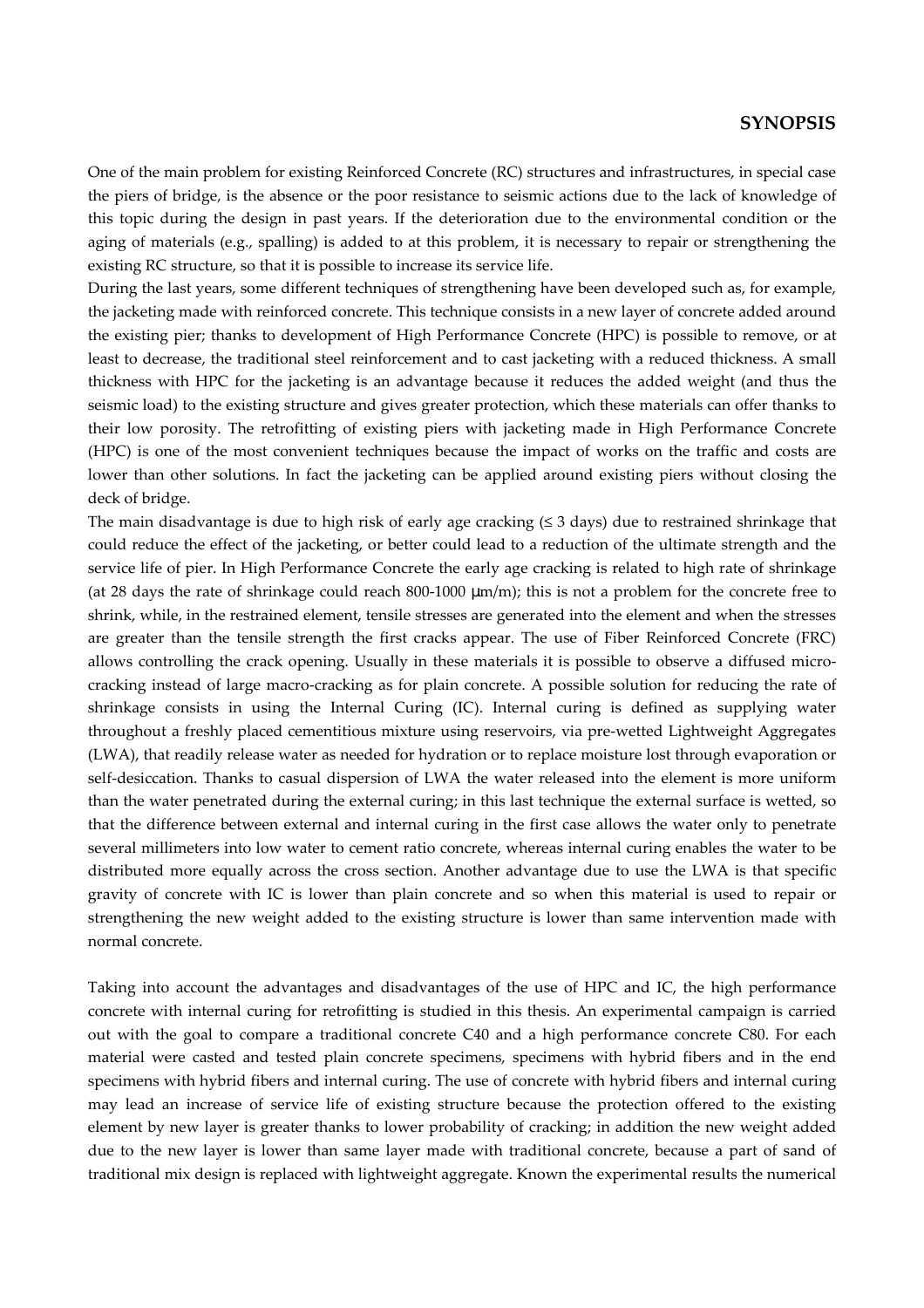analyses were conducted on segment of pier in scale with the aim to study the effect of restrained shrinkage. For validating the numerical model an experimental campaign on segment of pier in scale is also performed.

During the experimental research a new laboratory test on curved beam was introduced (the geometry is the same of the half-ring) with the goal to measure the toughness of the material in a specimen which can develop stresses similar to that observed in the ring test. The load configuration able to obtain the same distribution of stresses of ring test with just four point of load, allows getting a distribution of stresses very close to the ring test stresses.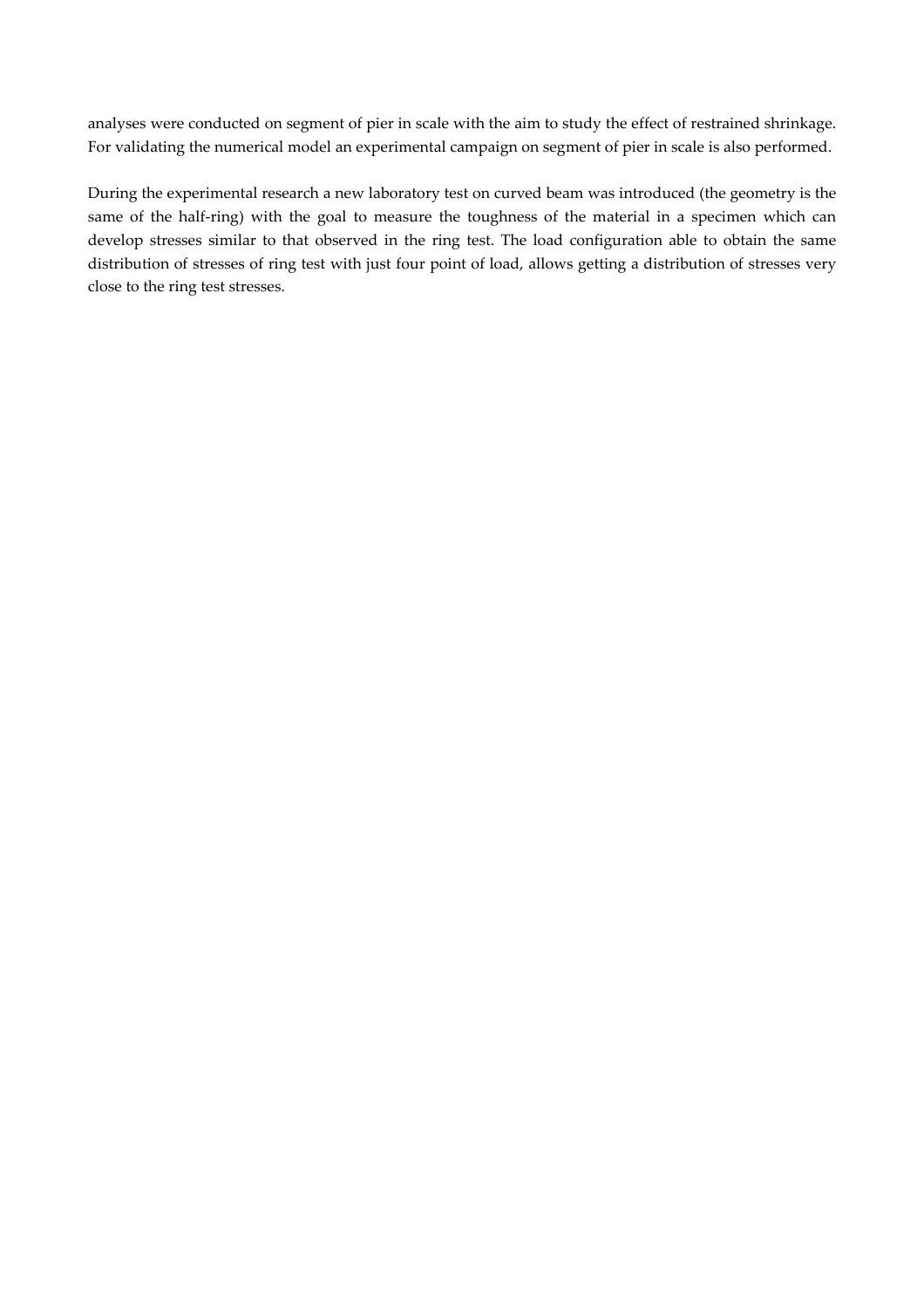#### **SOMMARIO**

Uno dei maggiori problemi delle costruzioni esistenti, in special modo delle pile da ponte, riguarda l'assenza o la scarsa resistenza alle azioni sismiche spesso dovuta alla scarsa conoscenza del tema al tempo della progettazione. Se a questo si aggiunge il degrado dovuto al passare del tempo (es. spalling) ecco che si rende necessario un intervento con l'obiettivo di rimettere a nuovo la struttura e garantirne così una vita utile maggiore.

Nel corso degli anni diverse tecniche di rinforzo sono state sviluppate, tra queste si annovera ad esempio l'incamiciatura in calcestruzzo. Quest'ultima tecnica prevede la realizzazione di un nuovo strato di calcestruzzo attorno alla pila esistente; con l'avvento di nuovi calcestruzzi fibrorinforzati ad elevate prestazioni è stato possibile eliminare, o quantomeno diminuire, le barre di armatura tradizionale e di conseguenza oggi è possibile realizzare camicie di rinforzo con spessori più contenuti. Uno spessore ridotto della camicia realizzata con calcestruzzi ad alte prestazioni consente di apportare un carico minore alla struttura esistente, di conseguenza anche l'aumento dell'azione sismica legata alla nuova massa aggiunta sarà inferiore. Inoltre, grazie alla bassa porosità di questi materiali, questa tecnica fornisce una protezione maggiore alla struttura esistente riparata o rinforzata. Infine un altro vantaggio che rende la tecnica dell'incamiciatura molto competente, è legato ai lavori di messa in opera della stessa, infatti, è possibile realizzare l'incamiciatura delle pile da ponte senza necessariamente chiudere l'impalcato, in questo modo quindi tutti i disagi legati alla chiusura di una strada sono evitati.

Lo svantaggio principale invece è legato all'elevato rischio di prematura fessurazione (t<sub>cr</sub> ≤ 3 giorni) che potrebbe inficiare l'effetto del rinforzo, o meglio potrebbe portare ad un abbattimento della resistenza ultima e della vita utile dell'opera. La prematura fessurazione in questi materiali è legata all'elevato grado di ritiro che essi manifestano (a 28 giorni si raggiungono anche gli 800-1000 µm/m di deformazione), che di per se non creerebbe nessun problema se il materiale fosse libero di ritirare, tuttavia essendo vincolato dall'elemento esistente interno, si vengono a formare delle azioni di trazione all'interno del materiale che, vista la bassa resistenza nei primi giorni successivi al getto, può portare alla prematura fessurazione. La presenza delle fibre all'interno della matrice consente un controllo della fessurazione e in alcuni casi è possibile osservare una microfessurazione diffusa piuttosto che poche fessure, ma con aperture maggiori, come si osserva di solito nei calcestruzzi non fibrorinforzati. Una possibile tecnica in grado di limitare il ritiro del materiale è nota come internal curing e consiste nel sostituire parte della sabbia contenuta nel calcestruzzo con aggregati leggeri di dimensioni comparabili, ma saturi di acqua; la parte di aggregati da sostituire è calcolata in modo tale da eliminare il ritiro chimico. Grazie alla dispersione casuale degli aggregati al momento del getto, si ha che l'acqua rilasciata dagli aggregati leggeri si trova all'interno di tutto l'elemento, questo è un grosso punto a favore rispetto all'external curing, pratica che consiste nel bagnare superficialmente l'elemento appena gettato in modo da contenere l'evaporazione dell'acqua contenuta nell'impasto, con questa tecnica, però l'acqua aggiunta riesce a penetrare solo superficialmente dal momento che già dalle primissime ore successive al getto si ha la formazione dello scheletro solido dell'elemento che quindi impedisce la percolazione dell'acqua. Un secondo vantaggio derivante dall'utilizzo di aggregati leggeri consiste nel realizzare calcestruzzi con un peso specifico inferiore a quello tradizionale e quindi l'utilizzo di questi materiali per riparare o rinforzare le strutture esistenti porta ad aggiungere carichi inferiori, rispetto a quelli che si avrebbero nel caso in cui l'incamiciatura fosse realizzata con un materiale tradizionale.

Alla luce di quanto brevemente esposto, si è deciso di approfondire lo studio di calcestruzzi ad elevate prestazioni impiegati nella riparazione e nel rinforzo di strutture esistenti, controllando il ritiro mediante l'introduzione dell'internal curing. E' stata avviata una campagna sperimentale con l'obiettivo di confrontare un materiale tradizionale (un calcestruzzo C40) e un calcestruzzo ad elevate prestazioni (un calcestruzzo